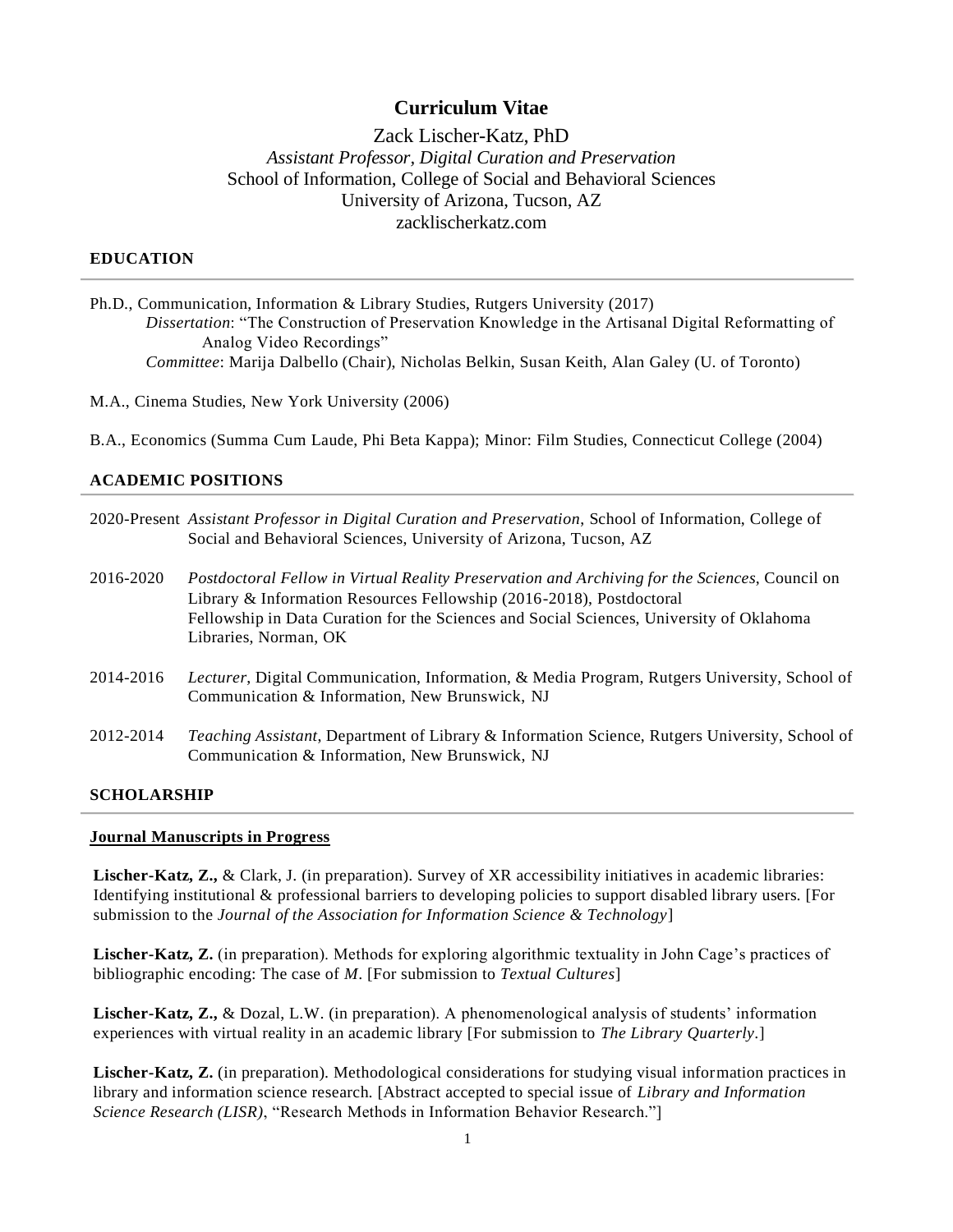Clark, J., & **Lischer-Katz, Z.** (in preparation). (In)accessibility and the technocratic library: Addressing institutional failures in library adoption of emerging technologies. [Abstract accepted for special issue of *First Monday*, "This Feature Has Been Disabled: Critical intersections of disability and information studies."

#### **Journal Articles & Book Chapters (Peer-reviewed)**

- **Lischer-Katz, Z**., & Cook, M.N. (2022). Virtual reality and the academic library of the future. In *Proceedings of the American Philosophical Society: The Past, Present, and Future of Libraries*, American Philosophical Society: Philadelphia, PA.
- **Lischer-Katz, Z.** (2022). The emergence of digital reformatting in the history of preservation knowledge: 1823- 2015. *Journal of Documentation*.<https://doi.org/10.1108/JD-04-2021-0080>
- Cook, M., & **Lischer-Katz, Z.** (2021). Practical steps for an effective virtual reality course integration. *College & Undergraduate Libraries*, *27*(2-4), 210-226.
- Bozorgi, K., & **Lischer-Katz, Z. (**2020). Using 3D/VR for research and cultural heritage preservation: Project update on the Virtual Ganjali Khan Project. *Preservation, Digital Technology, & Culture 49*(2)*,* 45-57. <https://doi.org/10.1515/pdtc-2020-0017>
- Hardesty, J., Johnson, J., Wittenberg, J., Hall, N., Cook, M., **Lischer-Katz, Z**., …McDonald, M. (2020). 3D data repository features, best practices, and implications for preservation models: Findings from a national forum. *College & Research Libraries, 81* (5), 789-807. <https://doi.org/10.5860/crl.81.5.789>
- **Lischer-Katz, Z.** (2020), Archiving experience: An exploration of the challenges of preserving virtual reality. *[Records Management Journal,](https://www.emerald.com/insight/publication/issn/0956-5698) 30* (2), 253-274. <https://doi.org/10.1108/RMJ-09-2019-0054>
- Clark, J., & **Lischer-Katz, Z.** (2020). Barriers to supporting accessible VR in academic libraries. *Journal of Interactive Technology & Pedagogy*, *17*. [https://jitp.commons.gc.cuny.edu/barriers-to-supporting](https://jitp.commons.gc.cuny.edu/barriers-to-supporting-accessible-vr-in-academic-libraries/)[accessible-vr-in-academic-libraries/.](https://jitp.commons.gc.cuny.edu/barriers-to-supporting-accessible-vr-in-academic-libraries/)
- **Lischer-Katz, Z.** (2019). Reconsidering technical labor in information institutions: The case of analog video digitization. *Library Trends, 68*(2), 213-251.<https://muse.jhu.edu/article/746746>
- **Lischer-Katz, Z.**, Golubiewski-Davis, K., Grayburn, J., & Ikeshoji-Orlati, V. (2019). 3D creation and curation: An emerging field of inquiry. In *3D/VR in the academic library: Emerging practices and trends*. CLIR Report 176. https:/[/https://www.clir.org/wp-content/uploads/sites/6/2019/02/Pub-176.pdf](https://www.clir.org/wp-content/uploads/sites/6/2019/02/Pub-176.pdf)
- Hall, N., Hardesty, J., **Lischer-Katz, Z.**, Johnson, J., Cook, M.N., Griffin, J., … McDonald, R. (2019). Challenges and directions in 3D and VR data curation: Findings from a nominal group study. *International Journal of Digital Curation*, *14*(1), 150-167. [http://www.ijdc.net/article/view/588/551.](http://www.ijdc.net/article/view/588/551)
- Cook, M.N., **Lischer-Katz, Z.**, Hall, N., Hardesty, J., Johnson, J., McDonald, R., & Carlisle, T. (2019). Challenges and strategies for educational virtual reality: Results of an expert-led forum on 3D/VR technologies across academic institutions. *Information Technology and Libraries*, *38*(4), 25-48. [https://doi.org/10.6017/ital.v38i4.11075.](https://doi.org/10.6017/ital.v38i4.11075)
- Cook, M.N., & **Lischer-Katz, Z.** (2019). Integrating 3D and VR into research and pedagogy in higher education. In K. Varnum (Ed.), *Beyond reality: Augmented, virtual, and mixed reality in the library*. Chicago: ALA Editions.
- Lischer-Katz, Z. (2017 Jan.). Studying the materiality of media archives in the age of digitization: Forensics, infrastructures, and ecologies. *First Monday, 22*(1).<http://firstmonday.org/ojs/index.php/fm/article/view/7263>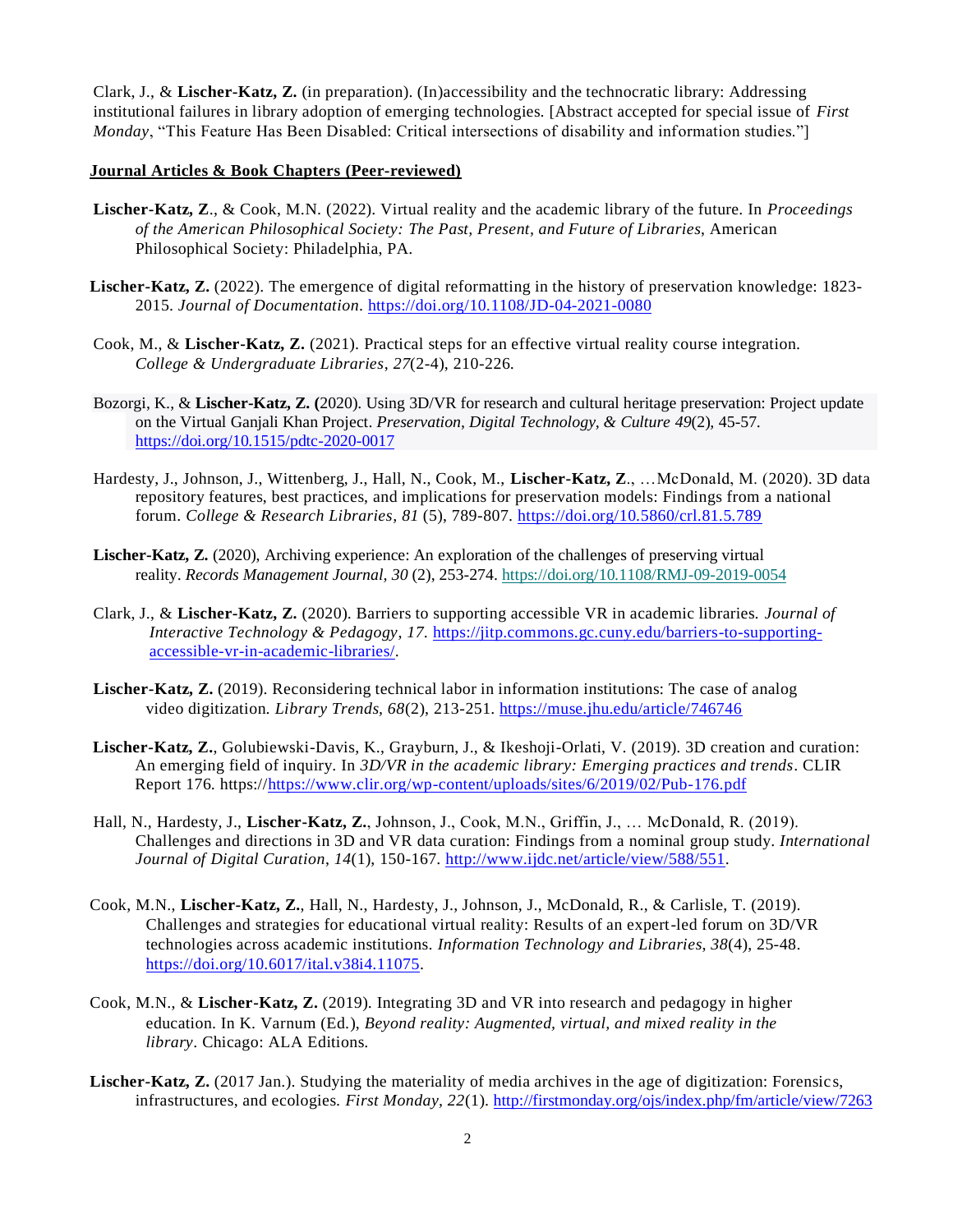- **Lischer-Katz, Z.** & Trammell, A. (2017 Jan.). Viewing patterns: Information and media infrastructures Editors' introduction. *First Monday, 22*(1).<http://firstmonday.org/ojs/index.php/fm/article/view/7262>
- Trammell, A., & **Lischer-Katz, Z.** (2016, July). Introduction to special issue: Considering the sequel to game studies… *Journal of Games Criticism*. <http://gamescriticism.org/articles/trammelllischer-katz-3-a>

#### **Conference Proceedings (Peer reviewed)**

- **Lischer-Katz, Z.**, & Clark, J. (2021). XR accessibility initiatives in academic libraries. In *Proceedings of the Association of Information Science and Technology Annual Meeting 2021*, Salt Lake City, UT, Oct. 30- Nov. 2.
- **Lischer-Katz, Z.**, Cook, M.N., Hall, N., Hardesty, J., Wittenberg, J., Johnson, J., … Carlisle, T. (2019). Supporting virtual reality and 3D in academic libraries: Defining preservation and curation challenges. In *Proceedings of the 16th International Conference on Digital Preservation iPRES 2019* (pp. 114-125), Amsterdam, The Netherlands (Sept. 16-20). https://ipres2019.org/static/proceedings/iPRES2019.pdf
- **Lischer-Katz, Z.**, Cook, M., & Boulden, K. (2018). Evaluating the impact of a virtual reality workstation in an academic library: Methodology and preliminary findings. *Proceedings of the Associationfor Information Science and Technology Annual Conference* (pp. 300-308), Vancouver, Canada, Nov. 9-14. https:/[/www.asist.org/wp-content/uploads/2018/11/Final-81st-Annual-Meeting-Proceedings.pdf](http://www.asist.org/wp-content/uploads/2018/11/Final-81st-Annual-Meeting-Proceedings.pdf)
- Lischer-Katz, Z. (2017). Techniques of visual knowledge construction in the practices of analog videotape digitization. *Proceedings of the Association for Information Science and Technology Annual Conference*, Washington, DC, Oct. 27-Nov. 1.
- Lischer-Katz, Z. (2016). Contextualizing digital reformatting in the history of preservation knowledge: Timeline and research directions. *Proceedings of iConference 2016,* Philadelphia, PA, March 20-23.
- **Lischer-Katz, Z.** (2014). Digitization as information practice: A case study. *Proceedings of iConference 2014* (pp. 1101-1107)*,* Berlin, Germany, March 2-7.
- Lischer-Katz, Z. (2014). Considering JPEG2000 for video preservation: A battle for epistemic ground. *Proceedings of iConference 2014* (pp. 1056-1065), Berlin, Germany, March 2-7.
- Lischer-Katz, Z. (2012). Conceptualizing emergent archival forms: A case study of the Occupy Wall Street "archive". *Proceedings of the American Society for Information Science and Technology Annual Conference*, *49*(1), 1-3.

### **Edited Volumes**

- Grayburn, J., **Lischer-Katz, Z.**, Golubiewski-Davis, K., & Ikeshoji-Orlati, V. (2019). *3D/VR in the academic library: Emerging practices and trends*. CLIR Report 176. [https://www.clir.org/wp](https://www.clir.org/wp-content/uploads/sites/6/2019/02/Pub-176.pdf)[content/uploads/sites/6/2019/02/Pub-176.pdf](https://www.clir.org/wp-content/uploads/sites/6/2019/02/Pub-176.pdf)
- **Lischer-Katz, Z.**, & Trammell, A. (2017 Jan.). Viewing patterns: Information and media Infrastructures. *First Monday, 22*(1).<http://firstmonday.org/ojs/index.php/fm/issue/view/499>
- Trammell, A., & **Lischer-Katz, Z.** (2016 July). Views from the cultural turn in game studies. *Journal of Games Criticism*. <http://gamescriticism.org/issue-3-a>

#### **Other Writings**

**Lischer-Katz, Z**. (2013, October 22). Archiving until the end of the republic. *In Media Res*. Retrieved from, [http://mediacommons.org/imr/2013/10/18/archiving-until-end-republic-political-and-ecological-](http://mediacommons.org/imr/2013/10/18/archiving-until-end-republic-political-and-ecological-dimensions-moving-image-preservatio)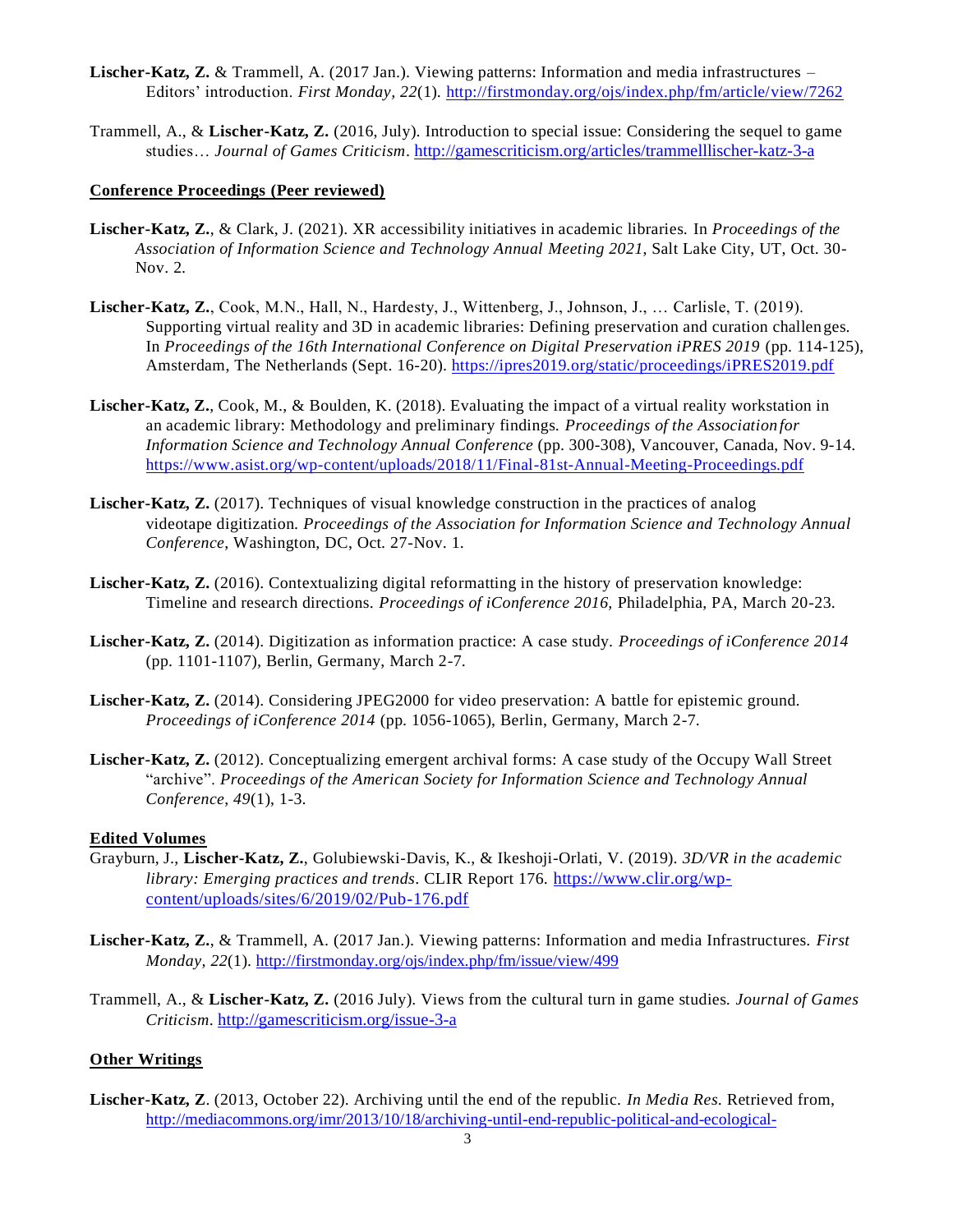**Lischer-Katz, Z.** (2011, July). Available machines: Remembering the Experimental Television Center, 1969- 2011. *Moving Image Source.* <http://www.movingimagesource.us/articles/available-machines-20110713>

#### **Invited Presentations**

- **Lischer-Katz, Z.,** (2021, Oct. 5). Preserving VR: Challenges and possibilities. Virtual talk given for panel at Network Archives Design and Digital Culture (NADDC), Het Nieuwe Instituut, Rotterdam, Netherlands.
- **Lischer-Katz, Z.,** Cook, M., Hill, V., and Varnum, K. (2021, Sept. 22). Realizing the untapped potential of VR/AR for libraries. Virtual panel presentation for Reference and User Service's Association (RUSA), American Library Association.
- **Lischer-Katz, Z.** (2020, Oct. 27). Preserving VR in academic libraries. Virtual talk given at the Harvard University Libraries XR Group Meeting.
- **Lischer-Katz, Z.** (2018, Nov. 1). Using 3D and VR for research and teaching: Preservation challenges. *Born to Be 3D: Digital Stewardship of Intrinsic 3D Data*, Forum at Library of Congress, Washington, DC. https:/[/www.loc.gov/preservation/digital/meetings/b2b3d/b2b3d2018.html](http://www.loc.gov/preservation/digital/meetings/b2b3d/b2b3d2018.html)
- **Lischer-Katz, Z.** (2016, Nov. 17). Studying the epistemologies of preserving visual information. *History of Science Brown Bag Talk,* Dept. of History of Science, University of Oklahoma, Norman, OK.
- **Lischer-Katz, Z.**, & Resch, G. (2016, June 9). Data physicalization and visual epistemologies. Presentation at *Unflattening and enacting visualization*, City University of New York – Graduate Center, New York, NY.

#### **Conference Presentations**

- **Lischer-Katz, Z.** (2021, October 30). Methods for understanding the power of standards in information practices research. Presentation at SIG-USE (Special Interest Group – Information Needs, Seeking, and Use) Annual Research Symposium, at the Association for Information Science and Technology Annual Meeting, Salt Lake City, UT, October 30 – November 2, 2021.
- **Lischer-Katz, Z.** (2021). Virtual reality as space for textual transposition. Society for the History of Authorship, Reading, & Publishing, Annual Meeting (Virtual Conference, July 26-30).
- Clark, J., & **Lischer-Katz, Z.** (2020). Supporting accessible XR in the academic library: Institutional and practical challenges. Ethical XR Symposium, Florida Atlantic University, Boca Raton, FL (Feb. 21).
- **Lischer-Katz, Z.** (2019, July). Analyzing assemblages of digital texts: Bibliographic codes in virtual reality. Society for the History of Authorship, Reading, & Publishing, Annual Meeting, Amherst, MA (July 15- 19).
- **Lischer-Katz, Z.**, Grayburn, J., Golubiewski-Davis, K., & Ikeshoji-Orlati, V. (2018 Oct.). Challenges of preserving 3D/VR information resources for diverse stakeholder groups. NDSA: Digital Preservation, Las Vegas, NV (Oct. 17-18).
- Moore, J., Hardesty, J., **Lischer-Katz, Z.**, & Whiteside, A. (2018 Oct.). Common goals for 3D and virtual reality: Insights and collaborations from three IMLS-funded projects. Digital Library Federation Forum, Las Vegas, NV (Oct. 15-17).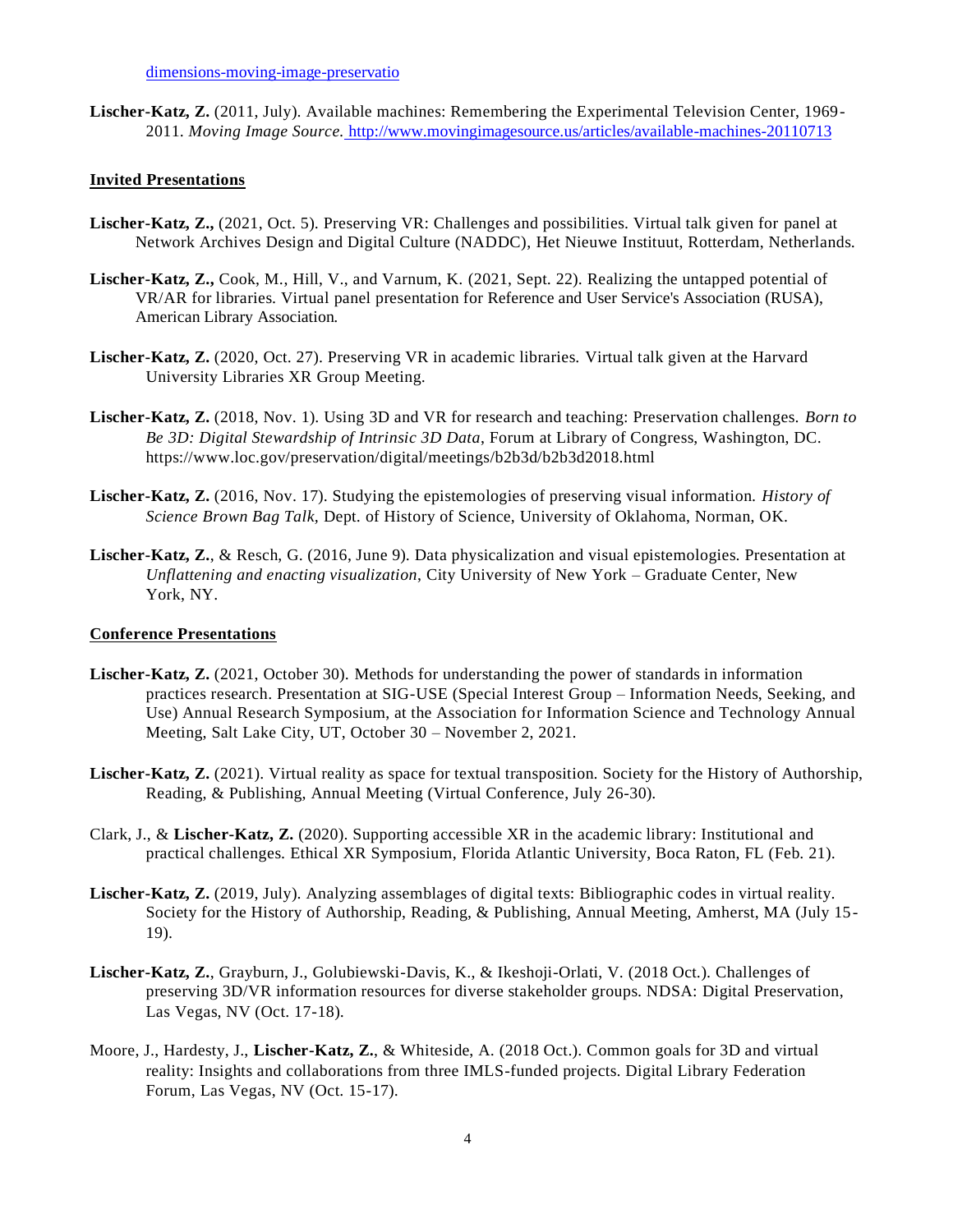- **Lischer-Katz, Z.**, & Cook, M. (2018 Sept.). Expanding access to library collections in three dimensions. The Past, Present, and Future of Libraries, American Philosophical Society, Philadelphia, PA (Sept. 27-29).
- **Lischer-Katz, Z.** (2018 April). Supporting 3D/VR technologies in academic libraries: Curation and preservation challenges. Coalition for Networked Information, Spring Meeting, San Diego, CA (April 12-13).
- **Lischer-Katz, Z.**, & Cook, M. (2018, February). Evaluating virtual reality use in academic library-supported course integrations: Methodology and initial findings. Association for Library and Information Science Education, Annual Meeting, Denver, CO (February 6-9).
- **Lischer-Katz, Z.** (2017 November). Lasers, points, and polygons: Epistemologies for 3D modeling the world. Imagined Forms: Modeling and Material Culture, Center for Material Culture Studies, University of Delaware (Nov. 17-18).
- **Lischer-Katz, Z.** (2017 November). Curating 3D/VR digital assets: Challenges and directions forward. Central Plains Network for Digital Asset Management, Virtual Conference (Nov. 7).
- **Lischer-Katz, Z.**, & Carlisle, T. (2017 October). Disrupting the (digital) library: CLIR fellows as change agents for digital scholarship services in academic libraries. Digital Library Federation Forum, Pittsburgh, PA (Oct. 23-25).
- **Lischer-Katz, Z.**, & Cook, M. (2017 April). Virtual reality in the trenches: Addressing the preservation challenges of virtual reality for scholarship. Coalition for Networked Information, Albuquerque, NM (April 3-4).
- Negri, S., Lipman, R., Fossati, G., **Lischer-Katz, Z.**, & Currò, D. (2017 March). De-materialized evidence: Film archival holdings and the transition to digital technology. Workshop at the Society for Cinema  $\&$ Media Studies Conference, Chicago (March 22-26).
- Lischer-Katz, Z. (2016). Languages of visual remediation: "Translating" codified knowledge through digitization guidelines for visual materials. Society for the History of Authorship, Reading & Publishing annual conference, Paris, France (July 18-21).
- **Lischer-Katz, Z.** (2015). New materialist directions for studying media archives. The 6th International Conference on the Image, University of California, Berkeley (October 29-30).
- Lischer-Katz, Z. (2015). Information institutions and digital (re)production: Approaches to historicizing preservation technology. Library History Seminar XIII, Simmons College, Boston (July 31-August 2).
- **Lischer-Katz, Z.** (2015). Studying the visual epistemologies of digitization: A theoretical and methodological framework. Archival Education & Research Institute, University of Maryland, College Park (July 13- 17).
- Lischer-Katz, Z. (2015). Reading temporality in ascendant electronic environments: A phenomenologicaltextual inquiry into social media platforms as reading apparatuses. Society for the History of Authorship, Reading & Publishing Annual Conference, Montreal & Longueuil, Canada (July 7-10).
- **Lischer-Katz, Z.** (2015). Digital reformatting as memory practice: Reflections on digitizing a personal audiovisual collection. Personal Digital Archiving Conference, New York University (April 24-26).
- **Lischer-Katz, Z.** (2015). The calibration of the visible: Critical approaches to the digitization of media archives. Ryerson and York Universities' Intersections 2015 Conference, Toronto, Canada (March 13- 14).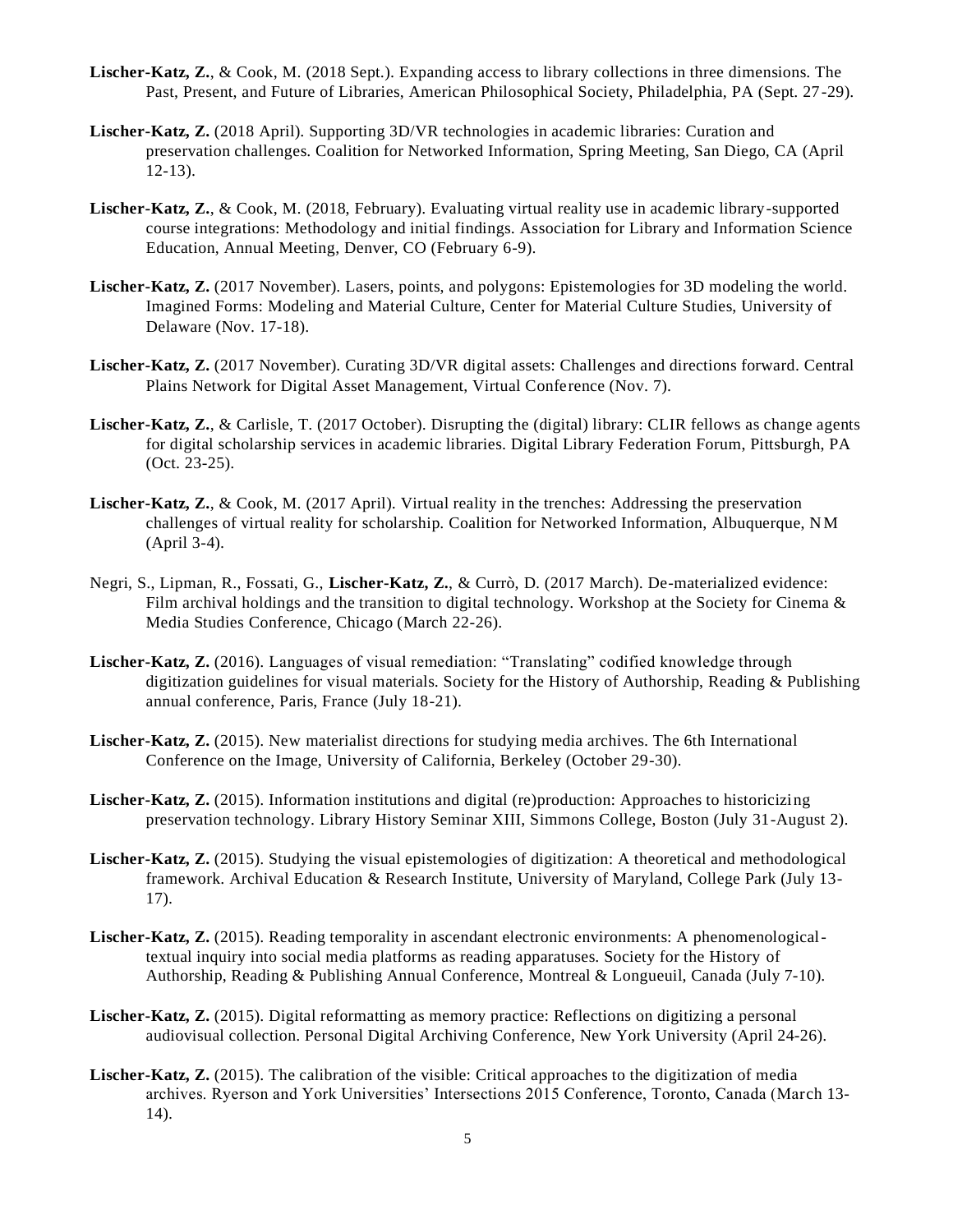- **Lischer-Katz, Z.** (2014). The *Book of Changes* and print fixity: John Cage's aleatory publishing practices. Society for the History of Authorship, Reading & Publishing, Annual Conference, Antwerp, Belgium (September 17-21).
- **Lischer-Katz, Z.** (2014). Exploring archival standards within the sociology of knowledge. Archival Education and Research Institute, University of Pittsburgh (July 14-18).
- **Lischer-Katz, Z.** (2014). Identifying radical memory practices in archival infrastructures. Radical Archives Conference, Asian/Pacific/American Institute, New York University (April 11-12).
- **Lischer-Katz, Z.** (2014). Archival intervention as radical politics?: Occupy Wall Street and the limits of control. Memories, Identities & Communities Conference, Centre for Archive and Information Services, University of Dundee, Scotland (April 23-25).

#### **Book Reviews**

**Lischer-Katz, Z.** (2009). Review of S. Higgins (2007), *Harnessing the Technicolor rainbow: Color design in the 1930s*. *The Moving Image*, *9*(1), 240-243. <http://muse.jhu.edu/journals/mov/summary/v009/9.1.lischer-katz.html>

### **TEACHING**

# **Courses Taught**

University of Arizona, School of Information (Graduate):

*LIS/INFO 671 Introduction to Digital Curation and Preservation* (Online; Fall 2021; Spring 2022)[Redesigned] *LIS/INFO 515 Organization of Information* (Fall 2020; Spring 2021; Fall 2021) *INFO 696E Graduate Seminar: Art, Media & Knowledge: Visual Epistemologies in the Age of Immersive Computing* (Spring 2021) [Designed]

- Rutgers University, School of Communication & Information, Master in Information (Graduate): *Producing and Preserving Visual Information in Information Institutions* (Online) (Summer 2018, 2019, 2020) [Designed]
- University of Oklahoma, School of Library and Information Studies (Graduate/Undergraduate): *Introduction to Information Visualization* (Online)(Spring 2018; Fall 2019) *Information and Communication Technology* (Online) (Spring 2019)
- Rutgers University, Digital Communication and Information Program (Undergraduate): *Structure of Information* (Hybrid) (Fall 2014, Spring 2015, Fall 2015, Spring 2016, Summer 2016)[Redesigned]
- Teaching Assistant, Rutgers University, Information Technology and Informatics Program (Undergraduate): *Gender and Technology* (Spring 2014)
- Rutgers University, Master of Library and Information Science (Graduate): *Reading Interests of Adults* (Online) (Fall 2013) *Digital Libraries* (Fall 2012, Spring 2013)
- Co-Instructor, New York University, Dept. of Cinema Studies, Moving Image Archiving and Preservation Program (Graduate): *Video Preservation I* (Fall 2012)

#### **Advising and Mentorship**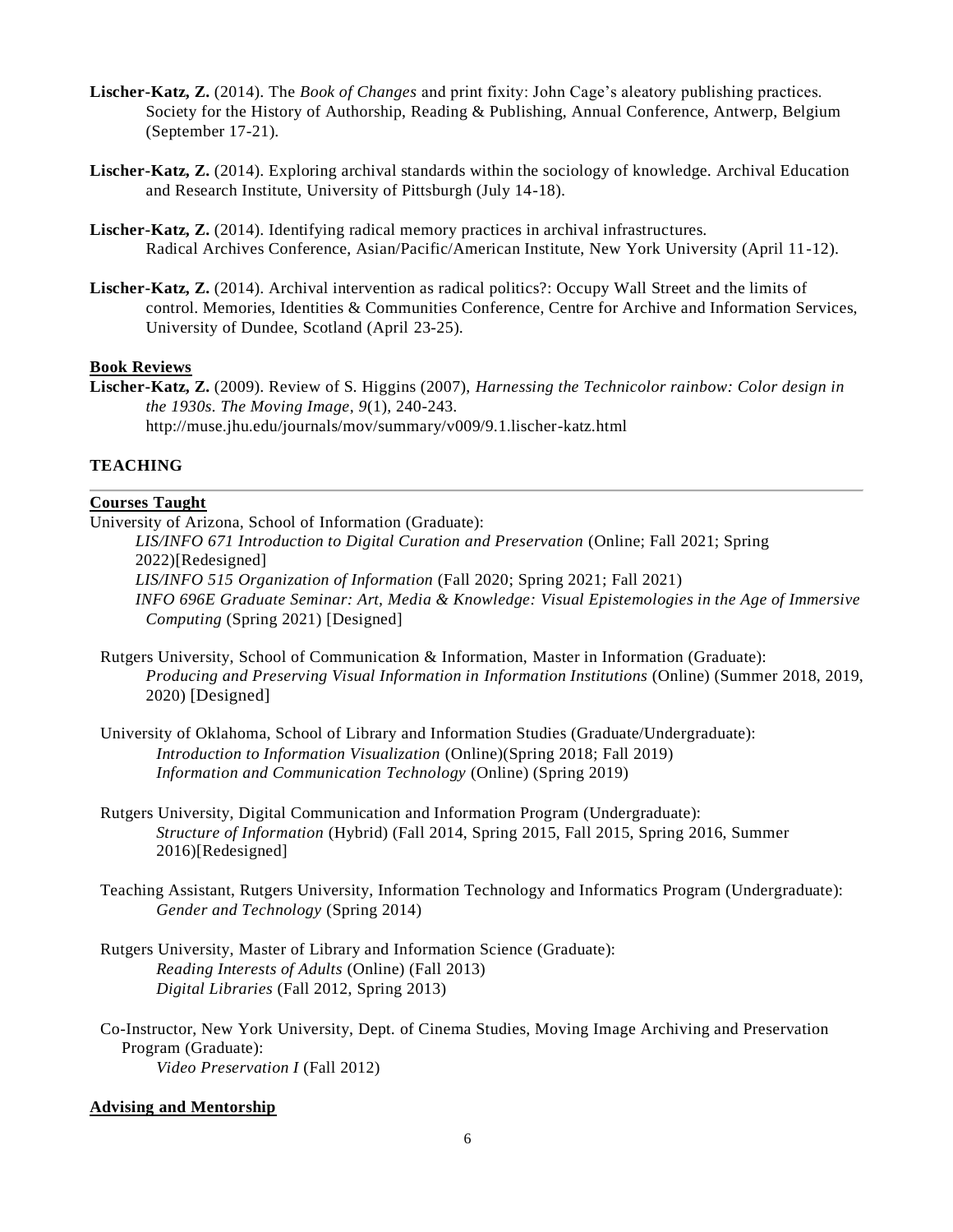PhD Student Advisor, University of Arizona, School of Information:

- Zixuan Deng (Advisor: Fall 2021 Present)
- Gabriela Shriner (Advisor: Fall 2021 Present)

PhD Qualifying Exam Committee Member, University of Arizona, School of Information:

• Laura Dozal (Fall 2021): *Mixed Methods for Understanding Visual Frames in Social Movements*

Masters in Information Science Capstone Project Advisor, University of Arizona, School of Information:

• Shawn Jin (Fall 2021): *Virtual World Voice Control Project*

Thesis Advisor for Savannah Campbell. Thesis title: *A "Rift" in our practices? Toward preserving virtual reality.* Master of Arts in Moving Image Archiving and Preservation, New York University, New York, NY (Nov. 2016 – June 2017).

### **INVITED CLASSROOM LECTURES**

### **School of Information, University of Arizona**

Guest Lecture, INFO507: Information Research Methods (Prof. Steven Bethard) *Methods for Studying Emerging Technologies in Information Institutions* (April 21, 2022). *Curating and Preserving Visual Information* (April 22, 2021).

### **Master of Information Program, School of Communication & Information, Rutgers University**

Guest Lecture, Current Issues in Archives and Preservation Theory and Practice (Course taught by Prof. Marija Dalbello):

*The Social Shaping of Preservation Standards* (April 21, 2016)

Guest Lecture, History of Books, Documents, and Records in Print and Electronic Environments (Course taught by Prof. Marija Dalbello):

*Between Musical Score and Literary Text: Decoding John Cage's Publishing Practices* (Sept. 16, 2015)

### **Moving Image Archiving and Preservation Program, Tisch School of the Arts, New York University** Moving Image and Sound: Basic Issues and Training:

*16mm Film Projection* (2008-2012) (2 class sessions each year; lecture with hands-on training) *35mm Film Projection* (2010-2012) (1 class session each year; lecture with hands-on training) *Film Digitization* (2009-2012) (1 class session each year; lecture with hands-on training)

# **FELLOWSHIPS/AWARDS/FUNDING**

# **Grants/Funding Received**

- Co-PI (with PI: Dr. Catherine Brooks; Co-PIs: Drs. Winslow Burleson, Ren Bozgeyikli, & Lila Bozgeyikli, School of Information), "Extended Reality and Game Development Lab", Provost Innovation Fund, University of Arizona, (\$100,000, Fall 2021 – Present).
- Co-PI & Grant Writer, "Developing Library Strategy for 3D and Virtual Reality Collection Development and Reuse" (IMLS 73-17-0141-17), Project funded through a \$95,024 grant from the Institute for Museum and Library Services (December 1, 2017 - November 30, 2019).
- Principal Investigator, "3D/VR Creation and Curation in Higher Education: A Colloquium to Explore Standards and Best Practices," Project funded through a \$9,833 grant from Council on Library and Information Resources (August 2017 – November 2018).

#### **Grants/Funding Submitted**

Co-PI (with PI: Dr. Bryan Carter, UArizona Center for Digital Humanities & Co-PI: Dr. Rashida Braggs, Africana Studies Dept., Williams College), "Preserving BIPOC Expatriates' Memories During Wartime and Beyond: Building a Volumetric Archiving Platform for Immersive Storytelling and Historical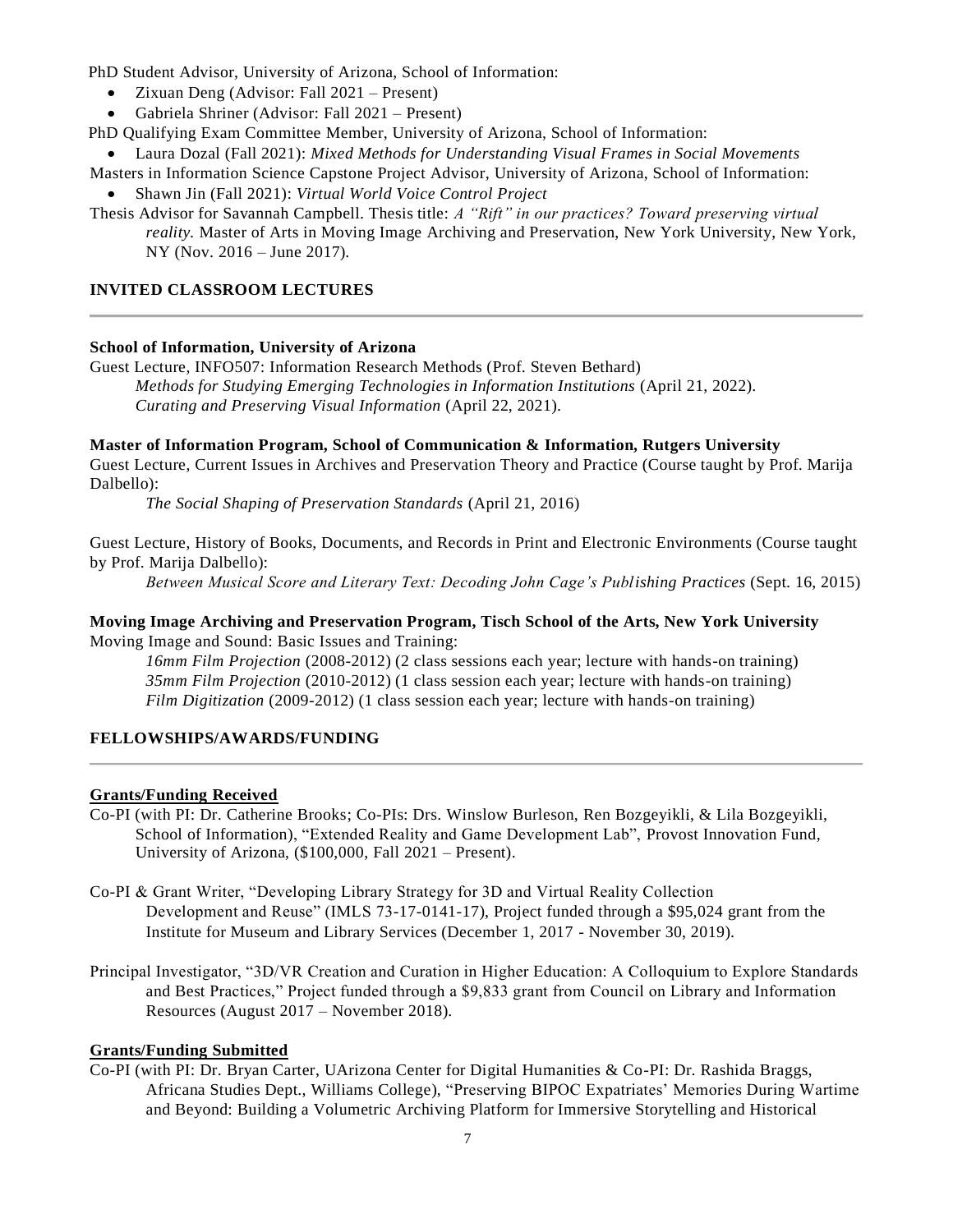Preservation", Digital Humanities Advancement Grant, National Endowment for the Humanities, 18 month grant, \$50,000 requested (Submitted: January 14, 2022; **Under review** by funder).

- Lead Principal Investigator (with Co-PI, Matt Cook, Harvard Library), "3D Research Data Curation Framework (3DFrame): Understanding 3D Data Creation, Analysis, & Preservation Practices across Disciplines", Institute for Museum and Library Services, National Leadership Grants for Libraries Program, 3-year Research Grant, \$448,654 requested (Submitted: March 26, 2021; Rejected, **Under revision** for Fall 2022 re-submission)
- Principal Investigator, "Curating Visual Knowledge in the Age of Disinformation: Investigating the Construction of Visual Truth in Collections of Data Visualizations", Andrew Carnegie Fellows Program, \$200,000 requested, UArizona internal submission (Submitted: August 26, 2020; Rejected, **Under revision** for Fall 2022 re-submission).

### **Awards**

- PhD Program Award, Best Continuing PhD Student in Library Science, School of Communication &Information, Rutgers University (May 2016).
- Award for Distinguished Achievement as a Teaching Assistant, Department of Library and Information Science, School of Communication & Information, Rutgers University (May 2014).
- Ruby Turner Morris Prize for Excellence in Economics, Connecticut College (2004)

Distinction in Economics, Connecticut College (2004)

#### **Scholarships & Travel Grants**

- PhD Scholarship, Distinguished MLIS & PhD Student Support Fund, School of Communication & Information, Rutgers University (Fall 2016).
- School of Communication & Information, Support for Doctoral Student Research Training Travel Support to Attend the International Congress of Qualitative Inquiry at the University of Illinois at Urbana-Champaign (May 18-21, 2016).
- PhD Program Travel Grant, School of Communication & Information, Rutgers University, Travel to Philadelphia, PA to attend the 2016 iConference (March 20-23, 2016).
- Travel Grant, Graduate School New Brunswick, Rutgers University, Travel to Berkeley, CA, to attend the 6th International Conference on the Image, University of California (October 29-30, 2015).
- PhD Program Travel Grant, School of Communication & Information, Rutgers University, Travel to Berkeley, CA, to attend the 6th International Conference on the Image, University of California (October 29-30, 2015).
- TA/GA Professional Development Fund Award, Rutgers University Graduate School of New Brunswick, and the School of Communication & Information (August 2015).
- PhD Program Travel Grant, School of Communication & Information, Rutgers University, Travel to Boston, MA to attend Library History Seminar XIII (July 31-August 2, 2015).
- Doctoral Student Scholarship, Archival Education and Research Institute (AERI), Travel to University of Maryland, College Park, MD, to attend annual AERI conference (July 13-17, 2015).

PhD Program Travel Grant, School of Communication & Information, Rutgers University, Travel to Montreal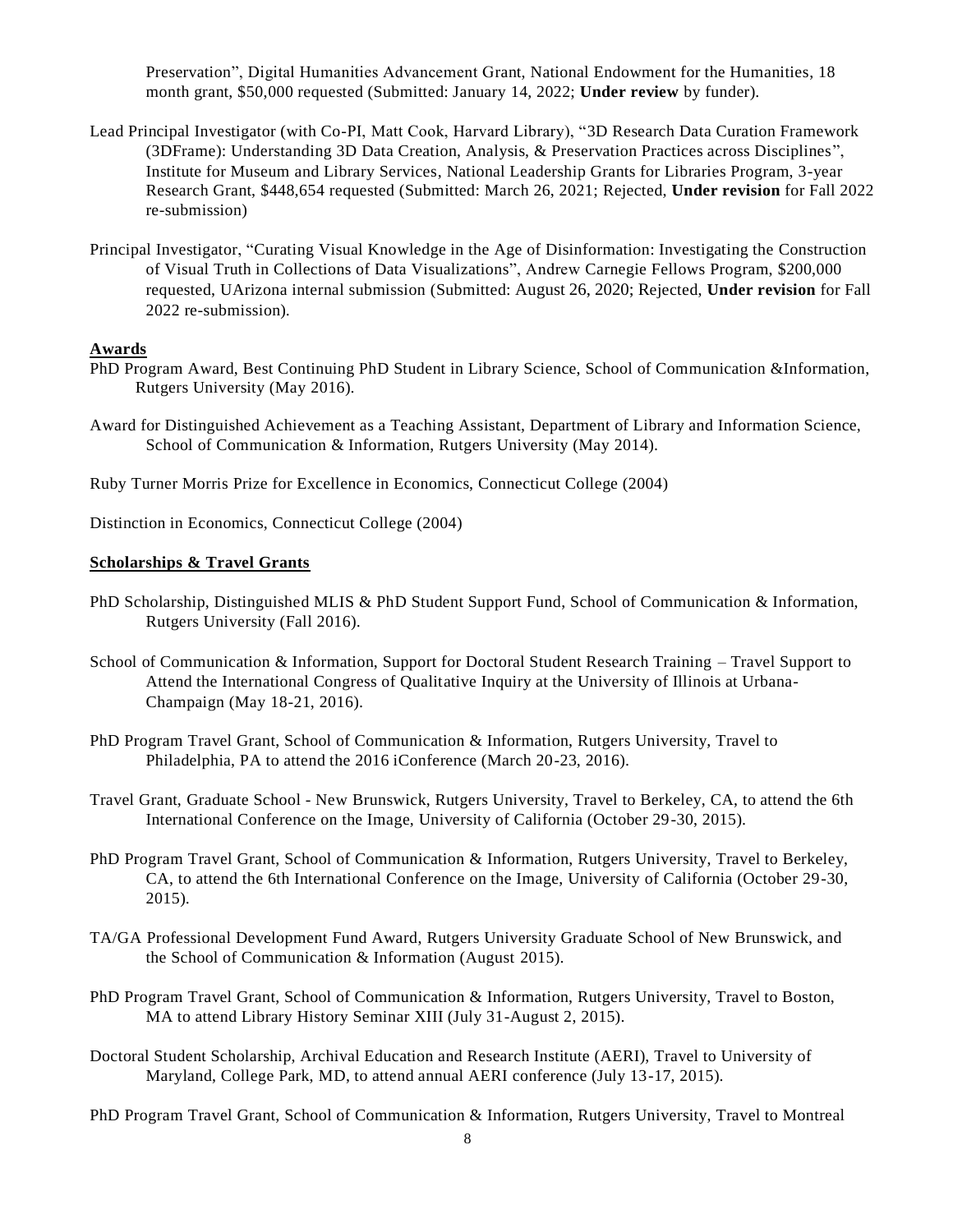and Longueuil, Canada (July 7-10, 2015).

- PhD Program Travel Grant, School of Communication & Information, Rutgers University, Travel to Toronto, Canada to attend Ryerson and York Universities' Intersections 2015 Conference (March 13-14, 2015).
- PhD Program Travel Grant, School of Communication & Information, Rutgers University, Travel to Belgium to attend Society for the History of Authorship, Reading & Publishing Annual Meeting (September 2014).
- Travel Grant, Graduate School New Brunswick, Rutgers University, Travel to Belgium to attend Society for the History of Authorship, Reading & Publishing Annual Meeting (September 2014).
- Travel Scholarship, from the Society for the History of Authorship, Reading & Publishing, to attend Annual Conference, Antwerp, Belgium (September 17-21).
- Doctoral Student Scholarship, Archival Education and Research Institute, University of Pittsburgh, Pittsburgh, PA (July 14-18, 2014).
- PhD Program Travel Grant, School of Communication & Information, Rutgers University, Travel to Memories, Identities and Communities Conference, University of Dundee, Dundee, Scotland (April 23-25, 2014).
- PhD Program Travel Grant, School of Communication & Information, Rutgers University, Travel to iConference, Berlin, Germany (March 4-7, 2014).
- PhD Program Travel Grant, School of Communication & Information, Rutgers University, Travel to American Society for Information Science and Technology Conferences, Baltimore, MD (Oct. 26-30, 2012).

Teaching Assistantship, School of Communication & Information, Rutgers University (2012-2014).

Cinema Studies Department Fellowship, Tisch School of the Arts, New York University (2004-2006)

Lawrence Scholarship, Connecticut College (2000)

#### **SERVICE**

#### **University Service**

Participant in Employee Experience Workshops (UX design faculty group on employee digital journey at the UArizona, focusing on recruiting/hiring, onboarding, and retention/growth). (Oct. - Nov., 2021).

#### **Departmental Service and Leadership Roles (School of Information)**

Graduate Committee Member (August 2020 – Present). Chair of Colloquium Committee (January 2022 – Present). Director of Graduate Studies (January 2022 – December 2022). Search Committee Chair, Tenure Track Assistant Professor (Digital Curation and Preservation) Search (Fall 2021 – Spring 2022).

#### **External Leadership Roles**

Co-chair, SIGVIS (Special Interest Group for Visualization, Images, and Sound), Association for Information Science and Technology, (Oct. 2020 – Present).

#### **Book and Journal Reviewing**

Peer Reviewer, *Information and Learning Science*, journal (December 2020 - February 2021).

Peer Reviewer, *KULA: Knowledge Creation, Dissemination, & Preservation Studies*, journal (May 2018).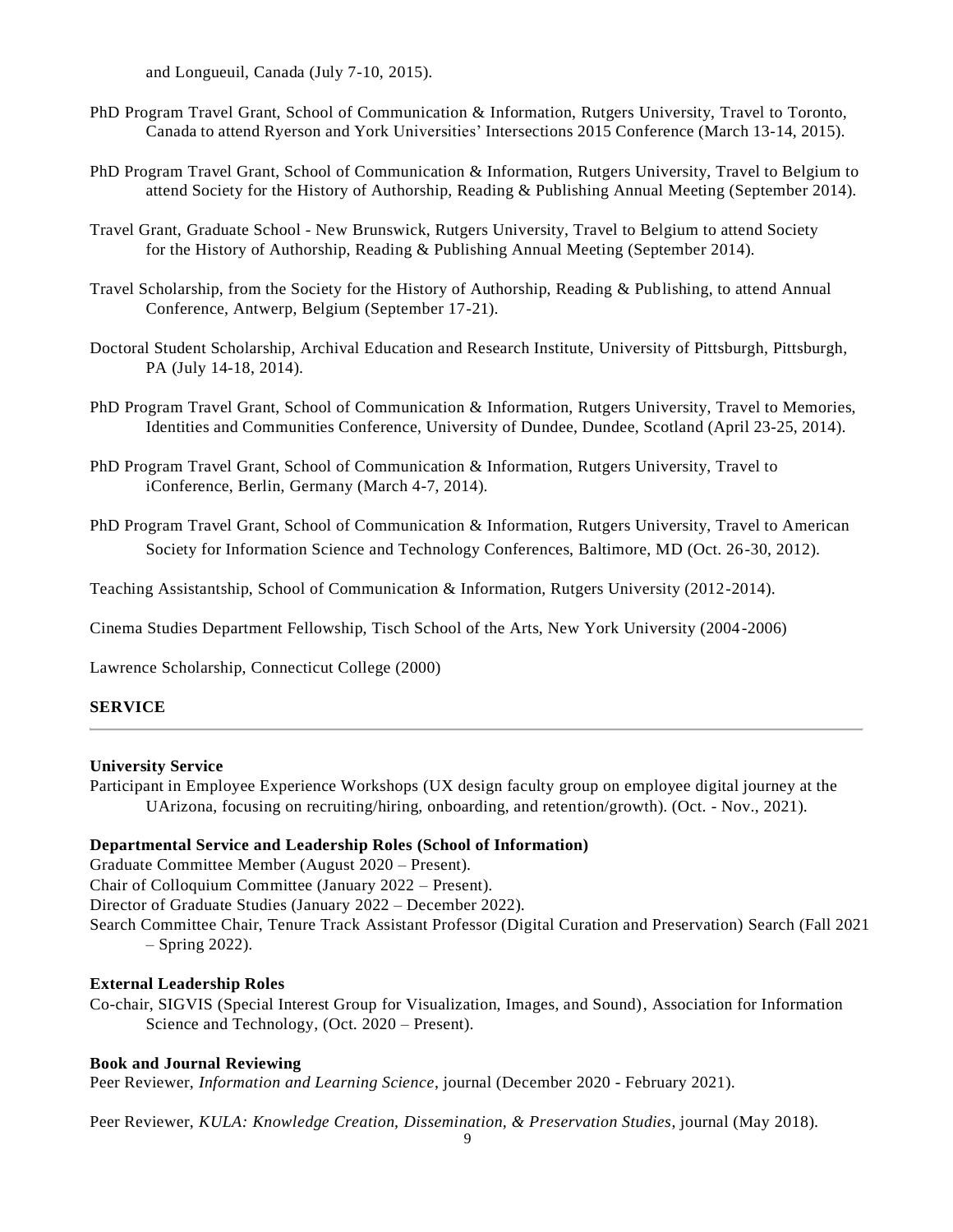Peer Reviewer, *Science & Technology Studies*, journal (March 2018).

Peer Reviewer, *Libraries: Traditions and Innovations*, edited book based on the proceedings of the 2015 Library History Seminar (March 2016).

# **Conference Reviewing**

Peer Reviewer, Posters, iConference 2022 (Virtual Conference), February 28-March 4, 2022.

- Peer Reviewer, Long Papers and Posters, Association for Information Science and Technology Annual Meeting, Salt Lake City, UT (Virtual and In-Person), October 30 – November 2, 2021.
- Peer Reviewer, Papers, iConference 2021, Beijing, China (Virtual Conference), March 28-31, 2021.
- Peer Reviewer, Posters, SIGUSE Symposium, Association for Information Science and Technology Annual Meeting (virtual conference), Oct. 22-Nov. 1, 2020.
- Peer Reviewer, Posters and Papers, Association for Information Science and Technology Annual Meeting (virtual conference), Oct. 22-Nov. 1, 2020.
- Peer Reviewer, Papers, Association for Library and Information Science Education Annual Meeting (virtual conference), Oct. 13-23, 2020.
- Peer Reviewer, Posters, Association for Information Science and Technology Annual Meeting, Melbourne, Australia, Oct. 19-23, 2019 (Reviewed June 2019).
- Peer Reviewer, Papers, iConference 2019, University of Maryland, March 31- April 3 (Reviewed October 2018).
- Peer Reviewer, Posters, Association for Information Science and Technology Annual Meeting, Vancouver, Canada, Nov. 10-14, 2018 (Reviewed June 2018).
- Peer Reviewer, Papers, iConference 2018, Sheffield, UK, March 25-28 (Reviewed October 2017).
- Peer Reviewer, iConference Doctoral Colloquium, iConference 2017, Wuhan, China (Reviewed October 2016).

# **Conference Organization and Other Events Coordination**

- Executive Committee & Programming Chair, Extending Play 3: Play/Game Studies Conference, Rutgers University (Sept 31-Oct 1, 2016)
- Programming Coordinator, Extending Play 2: Play/Game Studies Conference, Rutgers University (April 17-18, 2015)
- Keynote Liaison, Extending Play 1: Play/Game Studies Conference, Rutgers University (April 19-20, 2013) Public Relations Coordinator, Cinema Studies Graduate Student Conference, NYU (March 25-26, 2005)

Coordinating Committee, Student Colloquium Guest Lecture Series, Cinema Studies, NYU (2004-2006)

# **Community Outreach**

Board of Directors, Jersey Art Exchange (http://thejax.online), a non-profit arts and technology education program serving underserved communities in Jersey City, NJ (June 2016 – November 2020).

# **CURATED EXHIBITIONS**